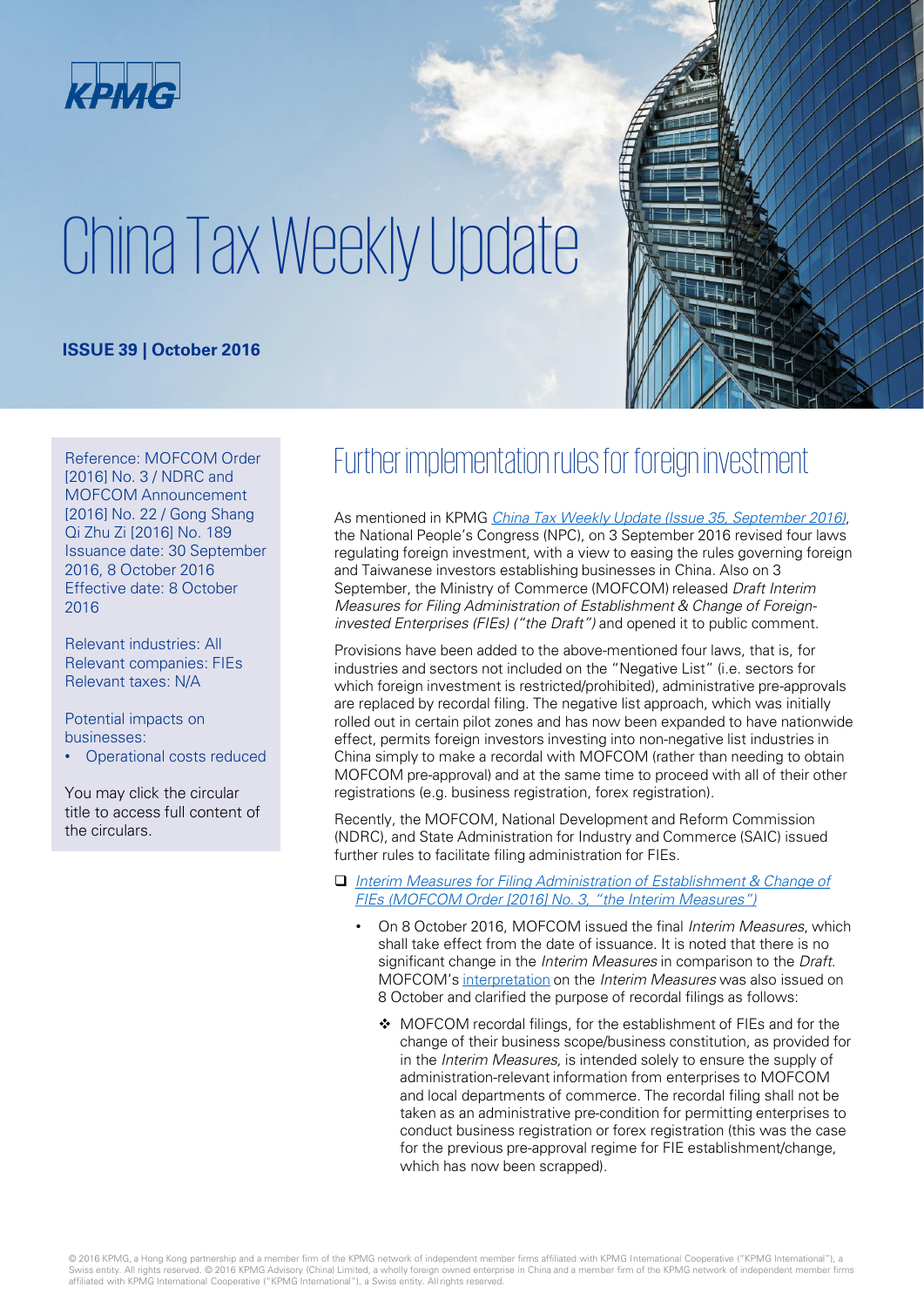$\div$  FIEs or their investors shall provide a written promise that they assume liability for the authenticity, accuracy and integrity of the information submitted. The authorities shall only conduct pro forma examination on the information submitted at time of filing. Once the filing is completed, enterprises may choose to request an acknowledgement of the filing from the authorities at their own discretion.

#### NDRC [and MOFCOM Announcement \[2016\] No. 22 \("Announcement 22"\)](http://www.sdpc.gov.cn/zcfb/zcfbgg/201610/t20161008_821973.html)

- Announcement 22 clarifies that the application of the new special administration measures for foreign investment access (i.e., the "negative list" system under the Interim Measures outlined above) must have regard to the list of prohibited/restricted industries for foreign investment and the requirements of equities percentage or senior executives for foreign investment in the encouraged industries. This is [specified in the Catalogue of Industries for Guiding Foreign Investment](http://fgs.ndrc.gov.cn/flgz/201507/t20150701_710412.html)  (Revision 2015) (the "Catalogue").
- Accordingly, the aforesaid MOFCOM's interpretation further clarifies that, for foreign investment which falls within the scope of the "negative list", if the foreign investors invest in prohibited/ restricted industries as specified in the Catalogue, shall continue to be subject to the administrative pre-approval. Pre-approval is required irrespective of the investment amount (large or small) or the form of the investment (newly set-up, M&A). Pre-approval equally applies for foreign investment in sectors for which the Catalogue includes requirements in relation to the prescribed percentage shareholding of Chinese JV partners (e.g. 51%, 25%) or where the Catalogue has proscriptions concerning senior executives.
- For the matters involving establishment and change of enterprises as a result of foreign M&A, the relevant regulations currently in effect shall apply. I.e., [Provisions on Foreign Investors Mergers and Acquisitions of](http://www.mofcom.gov.cn/article/b/c/200907/20090706416939.shtml)  Domestic Enterprises (MOFCOM order [2009] No. 6) shall be applied to foreign investors acquiring/disposing of holdings in domestic non-FIEs through M&A transactions. If listed companies are involved, Administrative Measures on Strategic Investment in Listed Companies by Foreign Investors (MOFCOM, CSRC, SAT, SAIC and SAFE Order [2005] No. 28) shall continue to be applied. This would mean that preapprovals continue to apply in such cases even if the target enterprise is in a non-negative list industry.
- For FIEs arising as a result of M&A of domestic non-FIEs by foreign investors, recordal filing shall also be applied if changes occur (such as change of name, business scope, registered capital, etc.) and the changes do not fall within the "negative list".
- □ SAIC standardizes the registration of FIEs upon the implementation of recordal filing (Gong Shang Qi Zhu Zi [2016] No. 189, "Circular 189")
	- On 30 September 2016, the SAIC released Circular 189, in which certain issues, such as jurisdiction and rules for FIEs' establishment, change (filing) and de-registration have been clarified.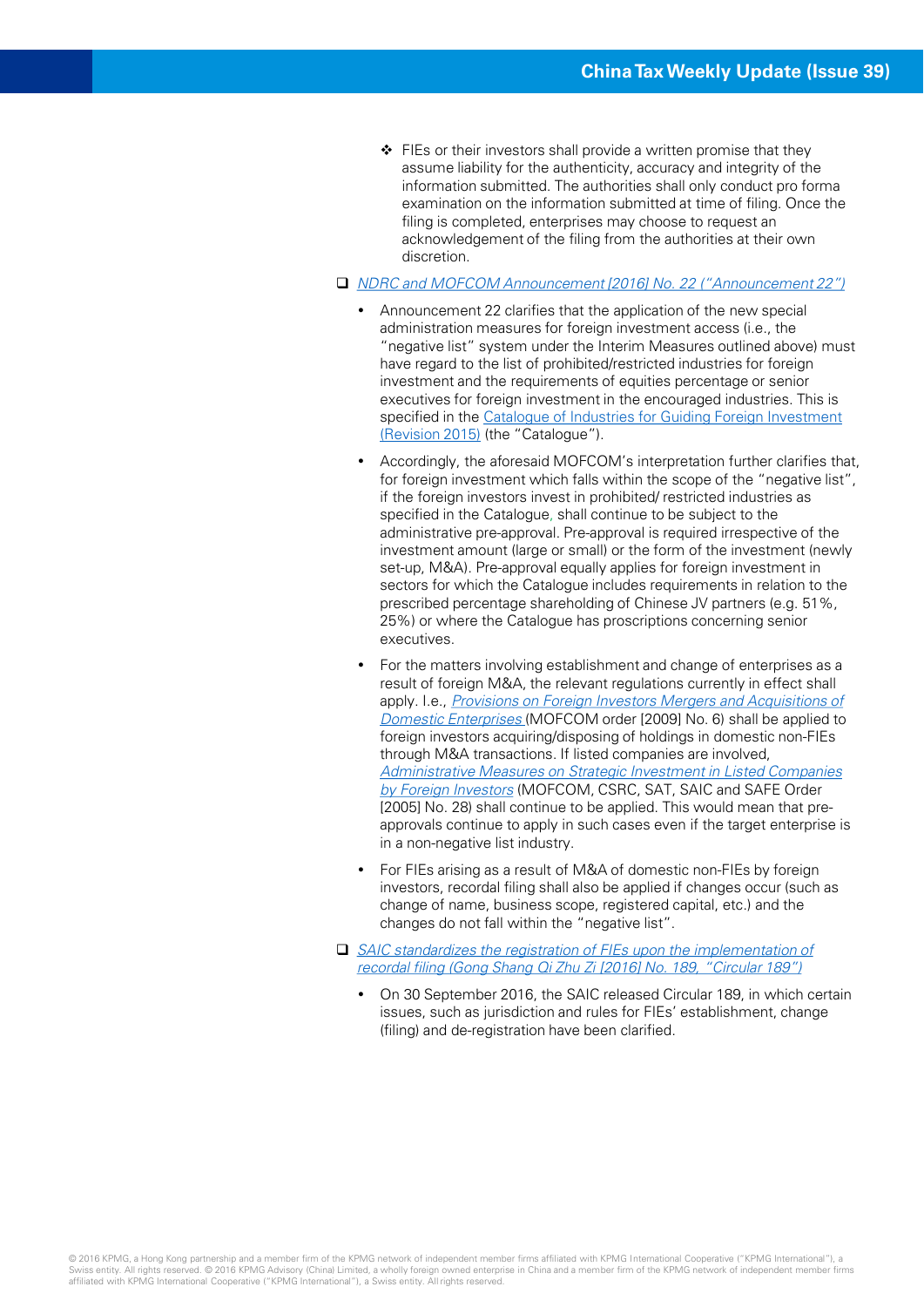#### Reference: N/A Issuance date: N/A Effective date: N/A

Relevant industries: All Relevant companies: Enterprises that have trade relations with Georgia Relevant taxes: Import and Export Custom Duty

Potential impacts on businesses:

- Effective tax burden may be reduced
- Restrictions on import and export trade businesses may be reduced
- Development of crossborder trade businesses are facilitated

You may click [here](http://english.mofcom.gov.cn/article/newsrelease/significantnews/201610/20161001405928.shtml) to access full content of the circular.

Reference: Cai Shui [2016] No. 100 Issuance date: 18 September 2016 Effective date: 1 January 2016

Relevant industries: Securities and futures Relevant companies: China Securities Investor Protection Fund Co., Ltd Relevant taxes: CIT / IIT

Potential impacts on businesses:

• Compliance risks due to regulatory uncertainties reduced

You may click [here](http://sy.lnsds.gov.cn/art/2016/9/30/art_1795_106060.html) to access full content of the circular.

### China and Georgia substantially conclude FTA negotiations

MOFCOM has reported that, on 5 October 2016, representatives of the governments of China and Georgia signed the Memorandum of Understanding on Substantially Concluding the China-Georgia Free Trade Agreement (FTA) Negotiations.

- According to the news, a majority of products in cargo trade of the two sides have realized zero tariff mutually. High-quality market liberalization commitments have been made to the service sectors. Optimized trade rules have been established and the major fields to strengthen cooperation have been clarified. The agreement covers 17 chapters including trade in goods, service trade, intellectual property and rules. It also included new issues like e-commerce, competition and environment.
- In terms of trade facilitation and custom procedures, the two sides agreed to further develop their cooperation on: (i). streamlining customs clearance procedures; (ii). applying the customs advance ruling approach; (iii). using information technology in customs processes; (iv). facilitating the customs clearance for goods with low-risk; (v). accelerating the release of lawful imports; and (vi). strengthening cooperation between the border agencies, etc.

The China-Georgia FTA negotiations, which is the first set of FTA negotiations conducted between China and Europe/Asia region, was launched in December 2015. The signing of the agreement will consolidate and promote China-Georgia economic and trade relations, promote the welfare of the people of the two countries, and is also of great significant to the implementation of the "Belt and Road" initiative and China's FTA strategic influence in the Europe/Asia region.

The final China-Georgia FTA is expected to be signed in the middle of 2017, and come into force in the end of 2017.

### MOF and SAT clarify the income tax treatment of administrative compromise settlement

On 18 September 2016, the Ministry of Finance (MOF) and the State Administration of Taxation (SAT) jointly issued Cai Shui [2016] No. 100 ("Circular 100"). This clarifies the income tax treatment of certain administrative compromise settlement\* in the securities and futures business. Circular 100 takes effect from 1 January 2016.

\* Pursuant to [Provisional Measures on Administrative Compromise Settlement,](http://www.csrc.gov.cn/pub/zjhpublic/G00306201/201503/t20150306_269627.htm) the term "administrative compromise settlement" refers to when any citizen, legal person or other organization who is suspected of violating laws enters into an administrative compromise agreement with the China Securities Regulatory Commission (CSRC). Such party will pay an administrative compromise settlement to CSRC pursuant to the signed compromise agreement.

- The administrative compromise settlement paid by the citizen/legal person/other organization shall not be deducted in calculating income tax.
- The administrative compromise settlement received by corporate investors from China Securities Investor Protection Fund Co., Ltd. (SIPF) shall be subject to Corporate Income Tax (CIT); the administrative compromise settlement received by individual investors from SIPF shall be exempted from Individual Income Tax (IIT) temporarily.

© 2016 KPMG, a Hong Kong partnership and a member firm of the KPMG network of independent member firms affiliated with KPMG International Cooperative ("KPMG International"), a<br>Swiss entity. All rights reserved. © 2016 KPMG affiliated with KPMG International Cooperative ("KPMG International"), a Swiss entity. All rights reserved.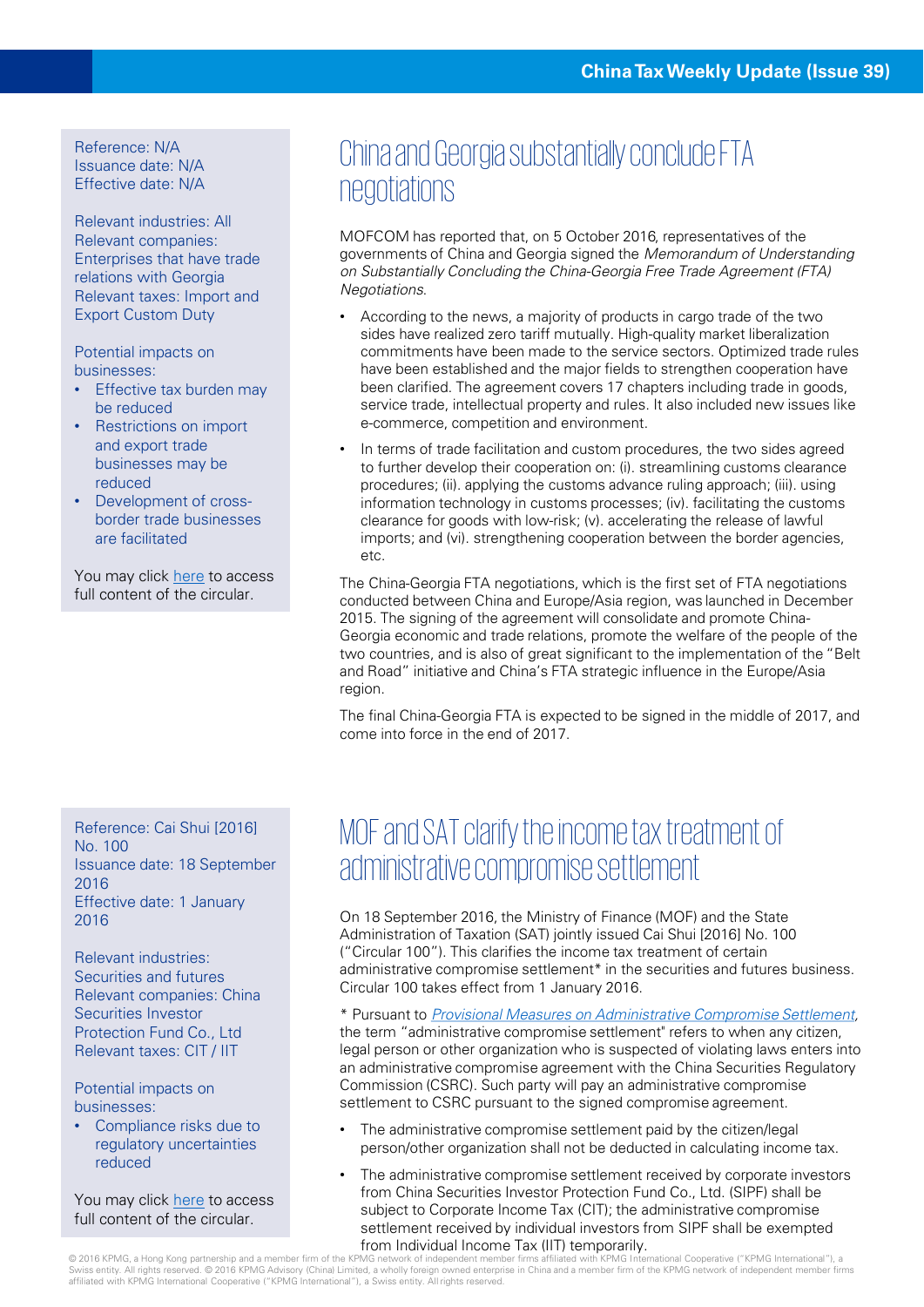Reference: Hui Fa [2016] No. 25 Issuance date: 28 September 2016 Effective date: 1 November 2016

Relevant industries: All Relevant companies: All Relevant taxes: N/A

Potential impacts on businesses: • Operational costs reduced

You may click [here](http://www.safe.gov.cn/wps/portal/!ut/p/c5/04_SB8K8xLLM9MSSzPy8xBz9CP0os3gPZxdnX293QwML7zALA09P02Bnr1BvI2c_E_1wkA6zeGd3Rw8Tcx8DAwsTdwMDTxMnfz8P50BDA09jiLwBDuBooO_nkZ-bql-QnZ3m6KioCACk6Xh-/dl3/d3/L2dJQSEvUUt3QS9ZQnZ3LzZfSENEQ01LRzEwODRJQzBJSUpRRUpKSDEySTI!/?WCM_GLOBAL_CONTEXT=/wps/wcm/connect/safe_web_store/safe_web/zcfg/jcxmwhgl/jcksfhyhxgl/node_zcfg_jcxm_jck_store/f36949804e66838fb716ff628f71f4b0) to access full content of the circular.

#### Reference: N/A Issuance date: N/A Effective date: N/A

Relevant industries: All Relevant companies: All Relevant taxes: N/A

Potential impacts on businesses:

• Forex compliance risks due to regulatory uncertainties reduced

You may click [here](http://www.safe.gov.cn/wps/portal/!ut/p/c5/04_SB8K8xLLM9MSSzPy8xBz9CP0os3gPZxdnX293QwML7zALA09P02Bnr1BvI2c_E_1wkA6zeGd3Rw8Tcx8DAwsTdwMDTxMnfz8P50BDA09jiLwBDuBooO_nkZ-bql-QnZ3m6KioCACk6Xh-/dl3/d3/L2dJQSEvUUt3QS9ZQnZ3LzZfSENEQ01LRzEwODRJQzBJSUpRRUpKSDEySTI!/?WCM_GLOBAL_CONTEXT=/wps/wcm/connect/safe_web_store/safe_web/whxw/zcfgjd/node_news_zcfgjd_store/14f6cd004e69ca66b043b5985ab0ac06) to access full content of the circular.

# SAFE facilitates cargo trade

On 28 September 2016, the State Administration of Foreign Exchange (SAFE) issued Hui Fa [2016] No. 25 ("Circular 25"). According to Circular 25, beginning on 1 November 2016, banks are permitted to review the electronic documents (such as e-contract, e-invoice, e-declaration form etc.) when processing foreign exchange clearance for inbound and outbound payments related to cargo trade purchases and sales for eligible enterprises. Eligible enterprises do not need to supply paper documents to the banks anymore.

Guidance on Review of Electronic Documents for Foreign Exchange Income and Expenditure of Cargo Trade ("the Guidance") was also released along with the Circular. According to the Guidance, enterprises may handle foreign exchange clearance for inbound and outbound payments related to cargo trade purchases and sales by mean of electronic documents if they meet the following requirements at least:

- Classification result for cargo trade shall be Type A, and have obtained business license for 2 years;
- Good compliance and credit records in the banks for foreign exchange income and expenditure transaction;
- Ensure the veracity, legality and integrity of electronic documents submitted, and possess technical conditions for delivery and storage of electronic documents; and
- Others conditions required by banks for risk control

### Q&A on forex administration on cross-border equity transfer by SAFE

Based on news from the SAFE, on 29 September 2016, the relevant officials of the SAFE clarified the forex administration issues for cross-border equity transfers in response to questions from reporters.

On 28 September 2016, Bloomberg published a report titled "Deutsche Bank's Chinese Hurdle". Late last year, the Deutsche Bank agreed to sell its 20 percent shares in Huaxia Bank to PICC Property & Casualty for as much as 25.7 billion yuan (US\$3.9 billion). But problems arose when the Deutsche Bank want to remit the money abroad. People familiar with the matter say the SAFE has taken to reviewing applications to move large sums of money offshore on a case-by-case basis to help preserve currency stability.

The SAFE official clarified that the reported position is not true. There is no policy obstacle for such transactions. According to the existing forex administration, foreign institutions may directly apply for the purchase and payment of foreign exchange for equity transfers of domestic institutions with the relevant forex bank. Upon completion of an examination of authenticity and compliance, the forex banks may deal with the application immediately without the prior examination and approval of SAFE.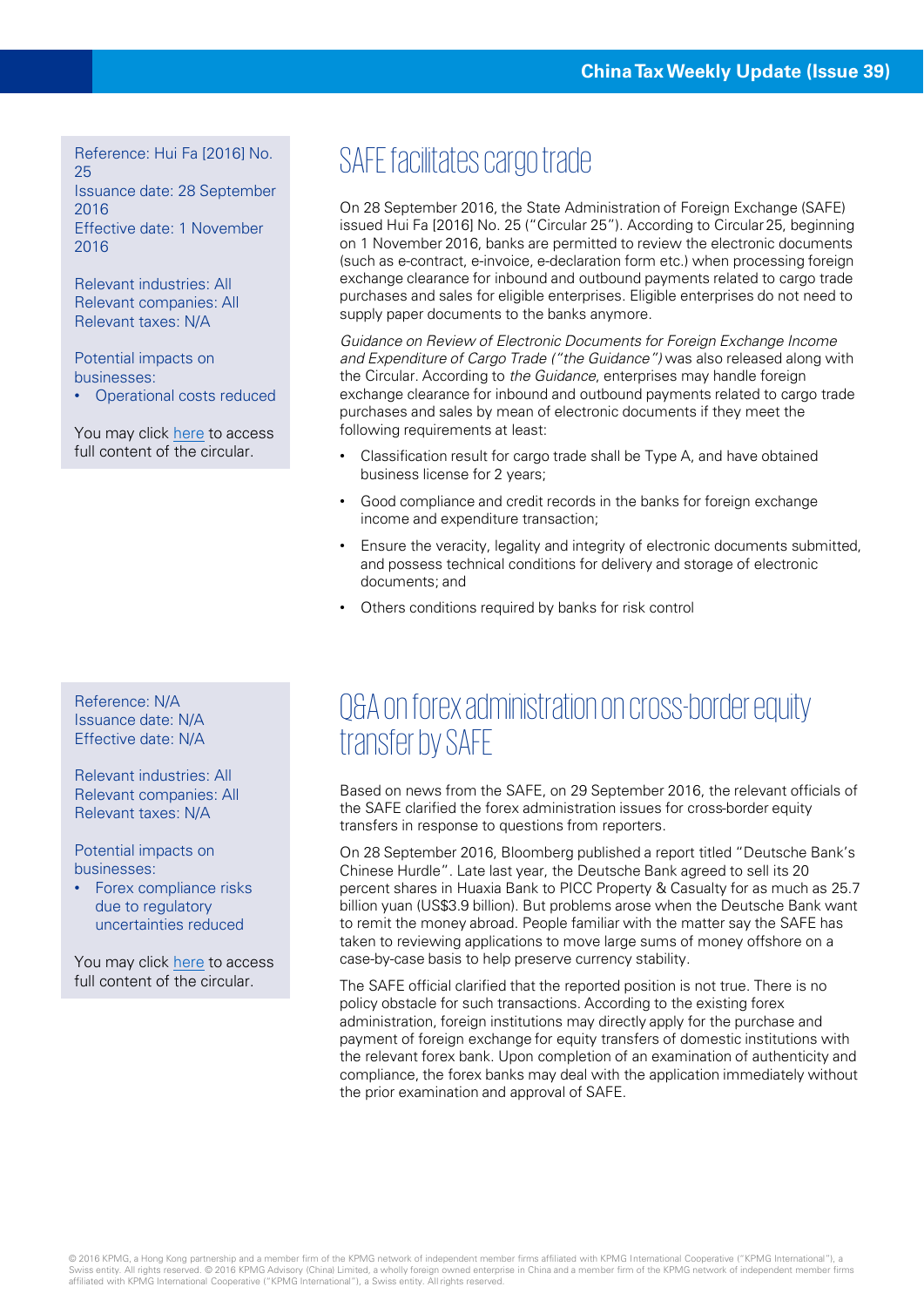Reference: N/A Issuance date: 22 September 2016 Effective date: N/A

Relevant industries: All Relevant companies: All Relevant taxes: CIT

Potential impacts on businesses:

• Risks of being challenged due to non-compliance issues increased

You may click [here](http://mp.weixin.qq.com/s?__biz=MzA5MjYzNDUwNw==&mid=2650417285&idx=6&sn=35c7f2a4887183610425a0472d62e519&scene=0#wechat_redirect) to access full content of the circular.

### Case sharing: Tax authorities use big data in actual cases

On 22 September 2016, the Chongqing State Tax Bureau (STB) released on Wechat a tax avoidance case that was detected by way of using 'big data'.

Background:

- Company A, located in Chongqing, a municipality of China, was engaged in production and sale of cloud-based software. The business has the features of abstraction and complexity and Company A's production and operation status are hidden in the various big data
- The investigation team of the Chongqing STB searched through Company A's operation and tax payment information, and collected the data in relation to tax filing and payment, accounting, selling and R&D expenditures in software, by using the following platforms:
	- Golden tax system phase III
	- Comprehensive application platform of tax data
	- National enterprise credit information disclosure system
- Tax inspectors, through the logical analysis of big data, data indicator analysis, found out the following facts which support their position:
	- Proceeds of business increased tremendously, i.e., revenue in 2013 was zero while was RMB26 million in 2014
	- Company A obtained the income in the considerable amount of RMB16 million from an equity transfer

The Chongqing STB's conclusion was that:

• Company A obtained the preferential CIT policy of "exemption for two years and 50% reduction for three years", which to facilitate a tax free disposal of equity of Company A

\* Pursuant to [Cai Shui \[2012\] No. 27,](http://hd.chinatax.gov.cn/guoshui/action/GetArticleView1.do?id=204143&flag=1) for eligible software enterprises, upon recognition, the preferential period in tax treatments shall be calculated from the profit-making year till 31 December 2017, and such enterprises will be exempted from CIT in the first and second years, and will be allowed a 50% tax reduction at a statutory rate of 25% in the third to fifth years and enjoy such tax reduction until the expiration of the preferential period. The eligible software enterprises referred to herein mean the enterprises that mainly engage in development of software products and meet 7 conditions provided in Cai Shui [2016] No. 27, one of which is that, the sales (business) income of software enterprises derived from the development of software products generally accounts for no less than 50% of their total income, and the sales (business) income from independent software product development generally accounts for no less than 40% of their total income.

The Chinese CIT Law provides that income derived from a transfer of equity shall be included in the total taxable income of the enterprise. In this case, company A obtained a large amount of equity transfer income in 2014. This means that the proportion of its qualifying income arising from the development of software relative to total sales (business) income has failed to meet the relevant requirement.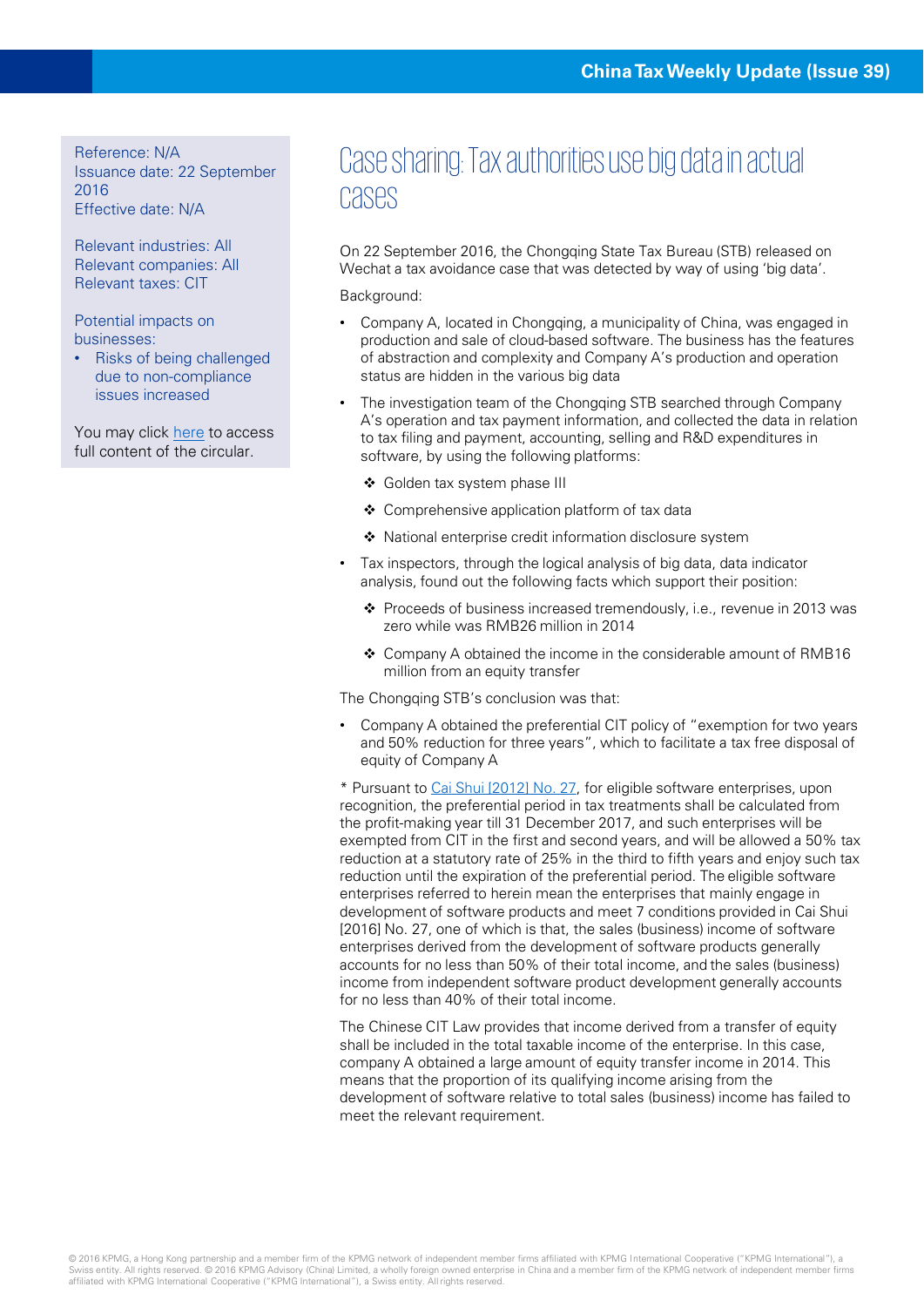

# SAT issues new rate of export refund for 2016

As mentioned in KPMG [China Tax Weekly Update \(Issue 33, October 2016\)](https://home.kpmg.com/cn/en/home/insights/2016/08/china-tax-weekly-update-33.html), on 19 August 2016, the MOF and the SAT jointly issued Cai Shui [2016] No. 92 ("Circular 92") to clarify that the export tax refund rate on VAT for products from further-processing of corn (such as corn starch, alcohol) will be resumed to 13%, effective from 1 September 2016.

\* Products from further-processing of corn was subject to 0% export tax refund rate, i.e., not subject to export VAT refund, from 1 January 2016 to 31 August 2016.

Take account of the adjustment in Circular 92, consequently, the SAT issued Shui Zong Han [2016] No. 481, releasing the database for new rates of export refund (Edition C for 2016).

You may click [here](http://www.chinatax.gov.cn/n810341/n810755/c2280254/content.html) to access full content of the circular.

## Overseas tourists may enjoy tax refund upon departure policy in Shandong

Based on news published on the website of the SAT, from 1 October 2016, Shandong province shall implement tax refund upon departure policy\* for overseas tourists.

\* Pursuant to Cai Shui [\[2015\] No. 3](http://szs.mof.gov.cn/zhengwuxinxi/zhengcefabu/201501/t20150116_1181116.html), "tax refund upon departure" policy refers to when overseas tourists leave China through the departure ports, the VAT, on the items purchased by the overseas tourists in shops participating in the tax refund scheme, can be refunded. China has started to pilot "tax refund upon departure" policy in Hainan since 1 January 2011, and by now, the policy has been implemented in 17 provinces and cities, including Hainan, Beijing, Shanghai, Tianjin, Liaoning, Anhui, Fujian, Xiamen, Sichuan, Jiangsu, Qingdao, Shenzhen, Shaanxi, Yunnan, Guangdong, Heilongjiang and Shandong.

You may click [here](http://www.chinatax.gov.cn/n810219/n810724/c2279046/content.html) to access full content of the circular.

### Further implementation rule to facilitate processing trade business

As mentioned in KPMG [China Tax Weekly Update \(Issue 34, September 2016\)](https://home.kpmg.com/cn/en/home/insights/2016/09/china-tax-weekly-update-34.html), on 25 August 2016, the MOFCOM and the General Administration of Customs (GAC) issued Announcement [2016] No. 45 ("Announcement 45"), which clarified that the following processing trade businesses will not be subject to approval by administration of commerce from 1 September 2016 across the country: (i) Contracts for processing trade businesses; (ii) Imported bonded materials and finished products for processing trade which are to be sold to domestic market.

In order to the smooth implementation of Announcement 45, on 9 October 2016, the GAC issued Announcement [2016] No. 56. This clarifies certain implementation issues including: (i). Establishment (change) of processing trade manuals (account book); (ii). Administration for processing trade products for domestic sales; (iii). Administration for processing trade business in Special Customs Supervision Zones, etc.

You may click [here](http://ningbo.customs.gov.cn/publish/portal0/tab49564/info822383.htm) to access full content of the circular.

© 2016 KPMG, a Hong Kong partnership and a member firm of the KPMG network of independent member firms affiliated with KPMG International Cooperative ("KPMG International"), a Swiss entity. All rights reserved. © 2016 KPMG Advisory (China) Limited, a wholly foreign owned enterprise in China and a member firm of the KPMG network of independent member firms affiliated with KPMG International Cooperative ("KPMG International"), a Swiss entity. All rights reserved.